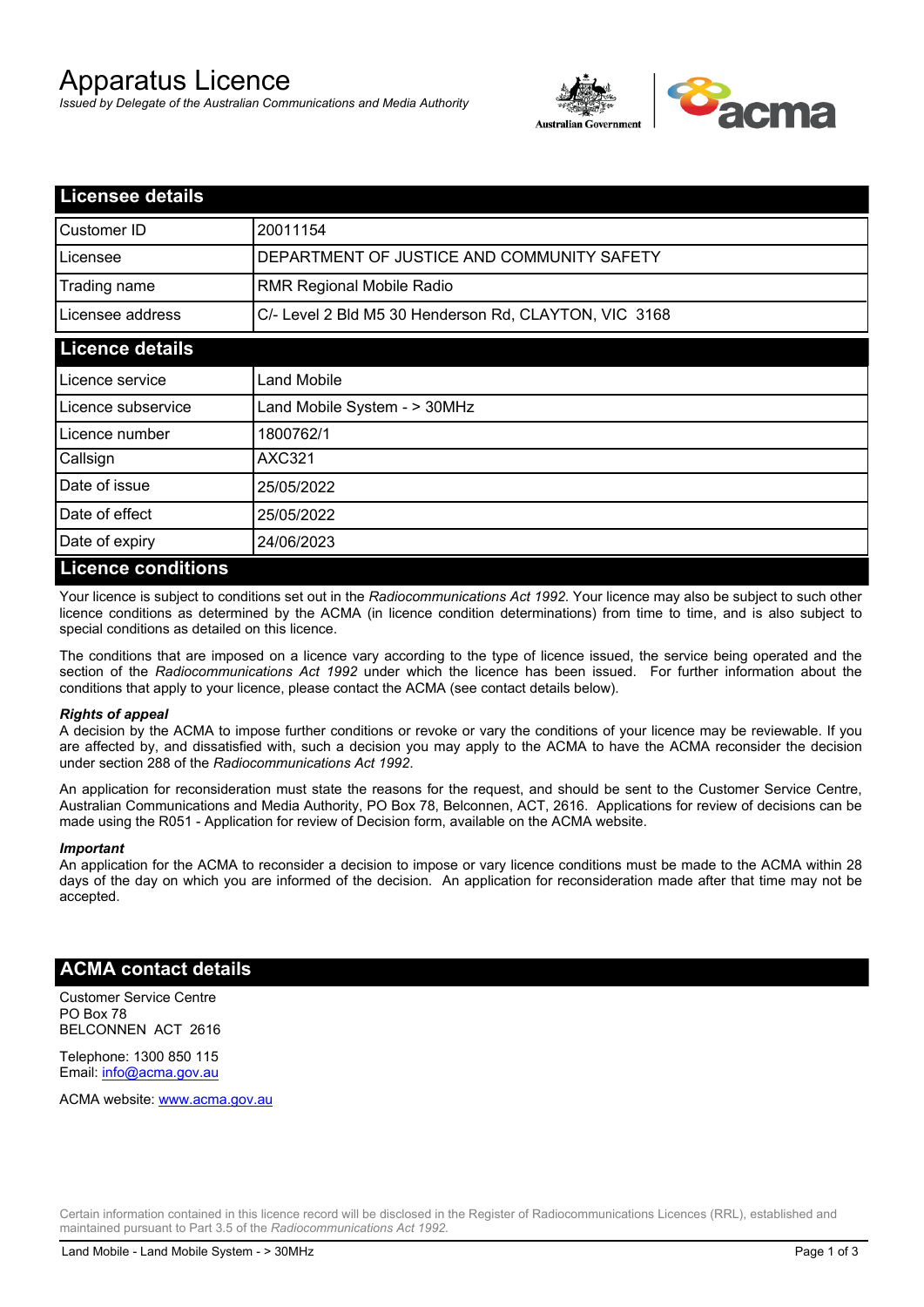## **Advisory Notes applying to licence no.: 1800762/1**

Conditions applicable to the operation of Land Mobile System station(s) authorised under this licence can be found in the Radiocommunications Licence Conditions (Apparatus Licence) Determination and the Radiocommunications Licence Conditions (Land Mobile Licence) Determination. Copies of these determinations are available from the ACMA and from the ACMA home page (www.acma.gov.au).